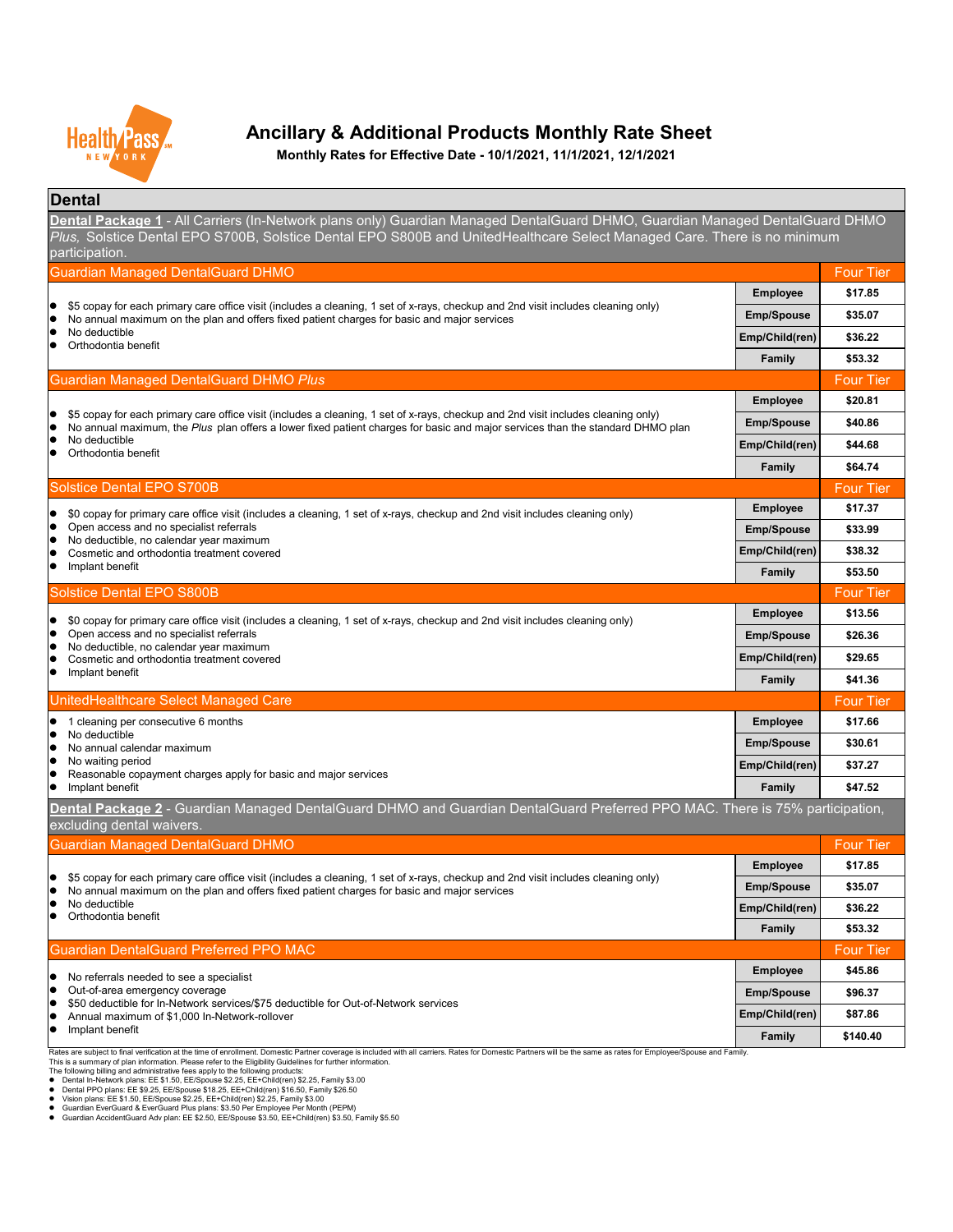### **Dental continued…**

Rates are subject to final verification at the time of enrollment. Domestic Partner coverage is included with all carriers. Rates for Domestic Partners will be the same as rates for Employee/Spouse and Family. This is a summary of plan information. Please refer to the Eligibility Guidelines for further information.

**Family \$106.03**



The following billing and administrative fees apply to the following products:

- Dental In-Network plans: EE \$1.50, EE/Spouse \$2.25, EE+Child(ren) \$2.25, Family \$3.00
- Dental PPO plans: EE \$9.25, EE/Spouse \$18.25, EE+Child(ren) \$16.50, Family \$26.50
- Vision plans: EE \$1.50, EE/Spouse \$2.25, EE+Child(ren) \$2.25, Family \$3.00
- Guardian EverGuard & EverGuard Plus plans: \$3.50 Per Employee Per Month (PEPM)
- Guardian AccidentGuard Adv plan: EE \$2.50, EE/Spouse \$3.50, EE+Child(ren) \$3.50, Family \$5.50

| <b>Guardian Managed DentalGuard DHMO Plus</b>                                                                                                                                                                                                                      |                   | <b>Four Tier</b> |
|--------------------------------------------------------------------------------------------------------------------------------------------------------------------------------------------------------------------------------------------------------------------|-------------------|------------------|
|                                                                                                                                                                                                                                                                    | <b>Employee</b>   | \$20.81          |
| \$5 copay for each primary care office visit (includes a cleaning, 1 set of x-rays, checkup and 2nd visit includes cleaning only)<br>No annual maximum, the Plus plan offers a lower fixed patient charges for basic and major services than the standard DMO plan | <b>Emp/Spouse</b> | \$40.86          |
| No deductible<br>Orthodontia benefit                                                                                                                                                                                                                               | Emp/Child(ren)    | \$44.68          |
|                                                                                                                                                                                                                                                                    | <b>Family</b>     | \$64.74          |
| <b>Guardian DentalGuard Preferred PPO Plus MAC</b>                                                                                                                                                                                                                 |                   | <b>Four Tier</b> |
| No referrals are needed to see a specialist                                                                                                                                                                                                                        | <b>Employee</b>   | \$52.45          |
| Out-of-area emergency coverage<br>\$50 deductible for In-Network services/\$50 deductible for Out-of-Network services                                                                                                                                              | <b>Emp/Spouse</b> | \$110.44         |
| Combined In-Network and Out-of-Network annual maximum of \$1,000 with an additional \$500 of benefit In-Network<br>(In-Network rollover)                                                                                                                           | Emp/Child(ren)    | \$100.71         |
| Implant benefit                                                                                                                                                                                                                                                    | <b>Family</b>     | \$160.90         |
| Dental Package 4 - Solstice Dental EPO S700B, Solstice Dental EPO S800B, Solstice Dental PPO and Solstice Dental Value PPO MAC.<br>There is no minimum participation.                                                                                              |                   |                  |
| <b>Solstice Dental EPO S700B</b>                                                                                                                                                                                                                                   |                   | <b>Four Tier</b> |
| \$0 copay for primary care office visit (includes a cleaning, 1 set of x-rays, checkup and 2nd visit includes cleaning only)                                                                                                                                       | <b>Employee</b>   | \$17.37          |
| Open access and no specialist referrals                                                                                                                                                                                                                            | <b>Emp/Spouse</b> | \$33.99          |
| No deductible, no calendar year maximum<br>Cosmetic and orthodontia treatment covered                                                                                                                                                                              | Emp/Child(ren)    | \$38.32          |
| Implant benefit                                                                                                                                                                                                                                                    | <b>Family</b>     | \$53.50          |
| <b>Solstice Dental EPO S800B</b>                                                                                                                                                                                                                                   |                   | <b>Four Tier</b> |
| \$0 copay for primary care office visit (includes a cleaning, 1 set of x-rays, checkup and 2nd visit includes cleaning only)                                                                                                                                       | <b>Employee</b>   | \$13.56          |
| Open access and no specialist referrals                                                                                                                                                                                                                            | <b>Emp/Spouse</b> | \$26.36          |
| No deductible, no calendar year maximum<br>Cosmetic and orthodontia treatment covered                                                                                                                                                                              | Emp/Child(ren)    | \$29.65          |
| Implant benefit                                                                                                                                                                                                                                                    | <b>Family</b>     | \$41.36          |
| <b>Solstice Dental PPO</b>                                                                                                                                                                                                                                         |                   | <b>Four Tier</b> |
| Includes 4 cleanings in any 12 consecutive months                                                                                                                                                                                                                  | <b>Employee</b>   | \$58.90          |
| No referrals needed to see a specialist<br>\$50 deductible for In-Network services/\$50 deductible for Out-of-Network services                                                                                                                                     | <b>Emp/Spouse</b> | \$105.14         |
| Annual maximum of \$2,000                                                                                                                                                                                                                                          | Emp/Child(ren)    | \$124.07         |
| Implant benefit                                                                                                                                                                                                                                                    | <b>Family</b>     | \$163.04         |
| <b>Solstice Dental Value PPO MAC</b>                                                                                                                                                                                                                               |                   | <b>Four Tier</b> |
| Includes 2 cleanings in any 12 consecutive months                                                                                                                                                                                                                  | <b>Employee</b>   | \$34.25          |
| No referrals needed to see a specialist<br>Out-of-Network reimbursement is MAC (Maximum Allowable Charge)                                                                                                                                                          | <b>Emp/Spouse</b> | \$68.24          |
| \$50 deductible for In-Network services/\$50 deductible for Out-of-Network services                                                                                                                                                                                | Emp/Child(ren)    | \$73.31          |
| Annual maximum of \$1,000                                                                                                                                                                                                                                          | $E_{\rm max}$ ily | <b>CANG NO</b>   |



### **Ancillary & Additional Products Monthly Rate Sheet**

**Monthly Rates for Effective Date - 10/1/2021, 11/1/2021, 12/1/2021**

**Dental Package 3** - Guardian Managed DentalGuard DHMO *Plus* and Guardian DentalGuard Preferred PPO *Plus* MAC. There is 75% participation, excluding dental waivers.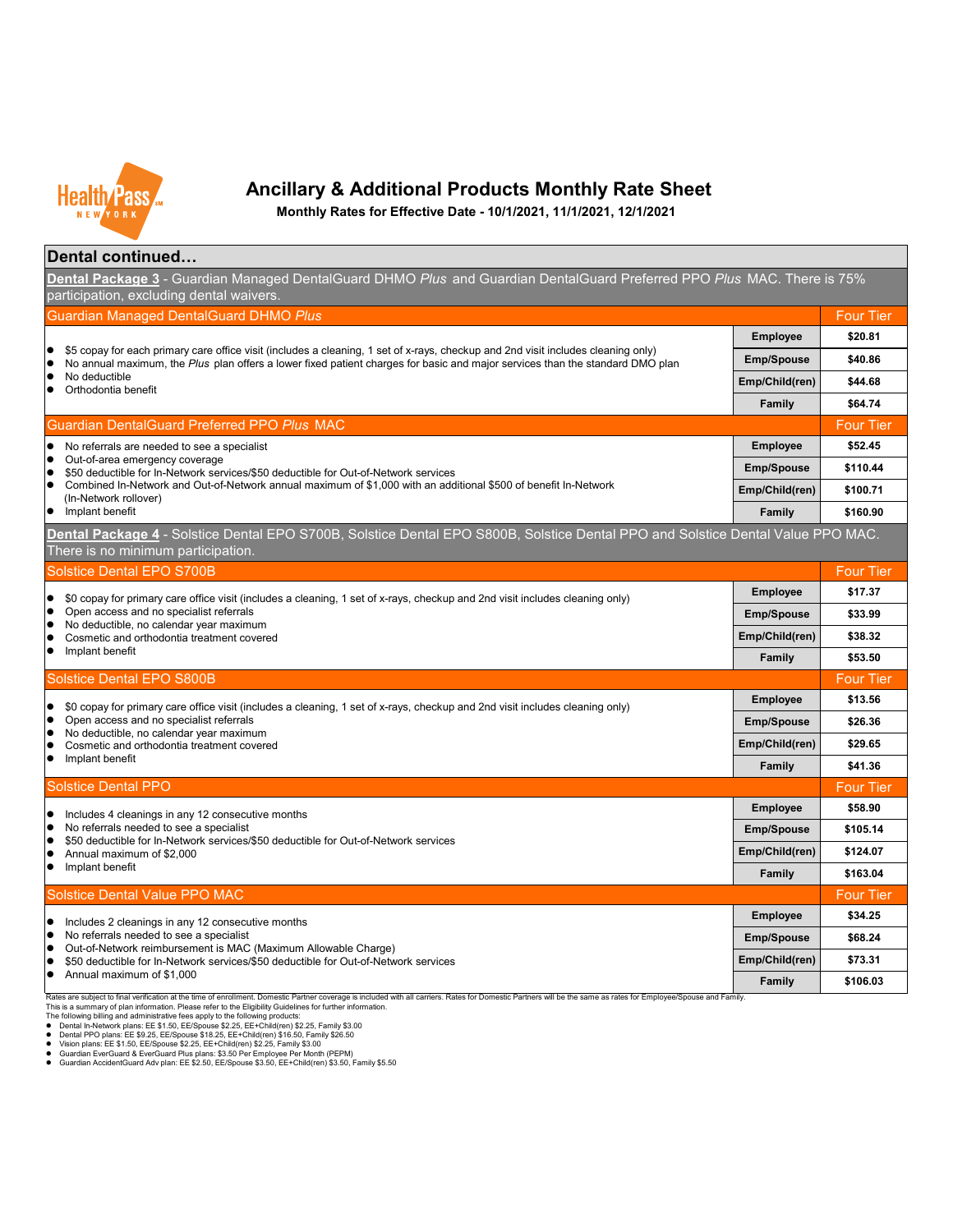Rates are subject to final verification at the time of enrollment. Domestic Partner coverage is included with all carriers. Rates for Domestic Partners will be the same as rates for Employee/Spouse and Family. This is a summary of plan information. Please refer to the Eligibility Guidelines for further information. The following billing and administrative fees apply to the following products:

- Dental In-Network plans: EE \$1.50, EE/Spouse \$2.25, EE+Child(ren) \$2.25, Family \$3.00
- Dental PPO plans: EE \$9.25, EE/Spouse \$18.25, EE+Child(ren) \$16.50, Family \$26.50
- Vision plans:  $\overline{E}E$  \$1.50,  $\overline{E}E/S$ pouse \$2.25,  $\overline{E}E+C$ hild(ren) \$2.25, Family \$3.00
- Guardian EverGuard & EverGuard Plus plans: \$3.50 Per Employee Per Month (PEPM)
- Guardian AccidentGuard Adv plan: EE \$2.50, EE/Spouse \$3.50, EE+Child(ren) \$3.50, Family \$5.50

| Dental continued                                                                                                                                                                                                   |                   |                  |
|--------------------------------------------------------------------------------------------------------------------------------------------------------------------------------------------------------------------|-------------------|------------------|
| <b>Dental Package 5</b> - UnitedHealthcare Select Managed Care, UnitedHealthcare Low PPO MAC and UnitedHealthcare High PPO MAC. There<br>is a two enrolled minimum participation.                                  |                   |                  |
| UnitedHealthcare Select Managed Care                                                                                                                                                                               |                   | <b>Four Tier</b> |
| cleaning per consecutive 6 months                                                                                                                                                                                  | <b>Employee</b>   | \$17.66          |
| No deductible<br>No annual calendar maximum                                                                                                                                                                        | <b>Emp/Spouse</b> | \$30.61          |
| No waiting period<br>Reasonable copayment charges apply for basic and major services                                                                                                                               | Emp/Child(ren)    | \$37.27          |
| Implant benefit                                                                                                                                                                                                    | Family            | \$47.52          |
| UnitedHealthcare Low PPO MAC                                                                                                                                                                                       |                   | <b>Four Tier</b> |
| No referrals to see a specialist                                                                                                                                                                                   | <b>Employee</b>   | \$45.35          |
| \$50 deductible /\$75 deductible family (calendar year)<br>\$1,000 both In and Out-of-Network annual maximum                                                                                                       | <b>Emp/Spouse</b> | \$90.46          |
| Out-of-Network reimbursement is MAC (Maximum Allowable Charge) which is based on participating provider contracted fees<br>Implant and orthodontic benefits                                                        | Emp/Child(ren)    | \$91.13          |
| Consumer MaxMultiplier® rewards for dental care by adding dollars to next year's maximum                                                                                                                           | <b>Family</b>     | \$142.37         |
| UnitedHealthcare High PPO MAC                                                                                                                                                                                      |                   | <b>Four Tier</b> |
| No referrals to see a specialist                                                                                                                                                                                   | <b>Employee</b>   | \$53.23          |
| Preventive and diagnostic care like exams, cleanings and x-rays won't apply to the annual maximum<br>\$50 deductible /\$100 deductible family (calendar year)                                                      | <b>Emp/Spouse</b> | \$106.21         |
| \$2,000 both In and Out-of-Network annual maximum<br>Out-of-Network reimbursement is MAC (Maximum Allowable Charge) which is based on participating provider contracted fees<br>Implant and orthodontic benefits   | Emp/Child(ren)    | \$104.84         |
| Consumer MaxMultiplier <sup>®</sup> rewards for dental care by adding dollars to next year's maximum                                                                                                               | <b>Family</b>     | \$164.73         |
| Dental Package 6 - UnitedHealthcare INO 100/50/50 and UnitedHealthcare High PPO MAC. There is a two enrolled minimum participation.                                                                                |                   |                  |
| UnitedHealthcare INO 100/50/50                                                                                                                                                                                     |                   | <b>Four Tier</b> |
| 2 cleanings per consecutive 12 months<br>No referrals to see a specialist                                                                                                                                          | <b>Employee</b>   | \$26.49          |
| No waiting period<br>\$50 deductible /\$150 deductible family (calendar year)                                                                                                                                      | <b>Emp/Spouse</b> | \$52.23          |
| \$1,000 annual maximum<br>Includes Out-of-Network emergency treatment, if necessary                                                                                                                                | Emp/Child(ren)    | \$54.90          |
| Implant and orthodontic benefits<br>Consumer MaxMultiplier® rewards for dental care by adding dollars to next year's maximum                                                                                       | <b>Family</b>     | \$84.32          |
| UnitedHealthcare High PPO MAC                                                                                                                                                                                      |                   | <b>Four Tier</b> |
| No referrals to see a specialist                                                                                                                                                                                   | <b>Employee</b>   | \$53.23          |
| Preventive and diagnostic care like exams, cleanings and x-rays won't apply to the annual maximum<br>\$50 deductible /\$100 deductible family (calendar year)<br>\$2,000 both In and Out-of-Network annual maximum | <b>Emp/Spouse</b> | \$106.21         |
| Out-of-Network reimbursement is MAC (Maximum Allowable Charge) which is based on participating provider contracted fees<br>Implant and orthodontic benefits                                                        | Emp/Child(ren)    | \$104.84         |
| Consumer MaxMultiplier <sup>®</sup> rewards for dental care by adding dollars to next year's maximum                                                                                                               | <b>Family</b>     | \$164.73         |



# **Ancillary & Additional Products Monthly Rate Sheet**

**Monthly Rates for Effective Date - 10/1/2021, 11/1/2021, 12/1/2021**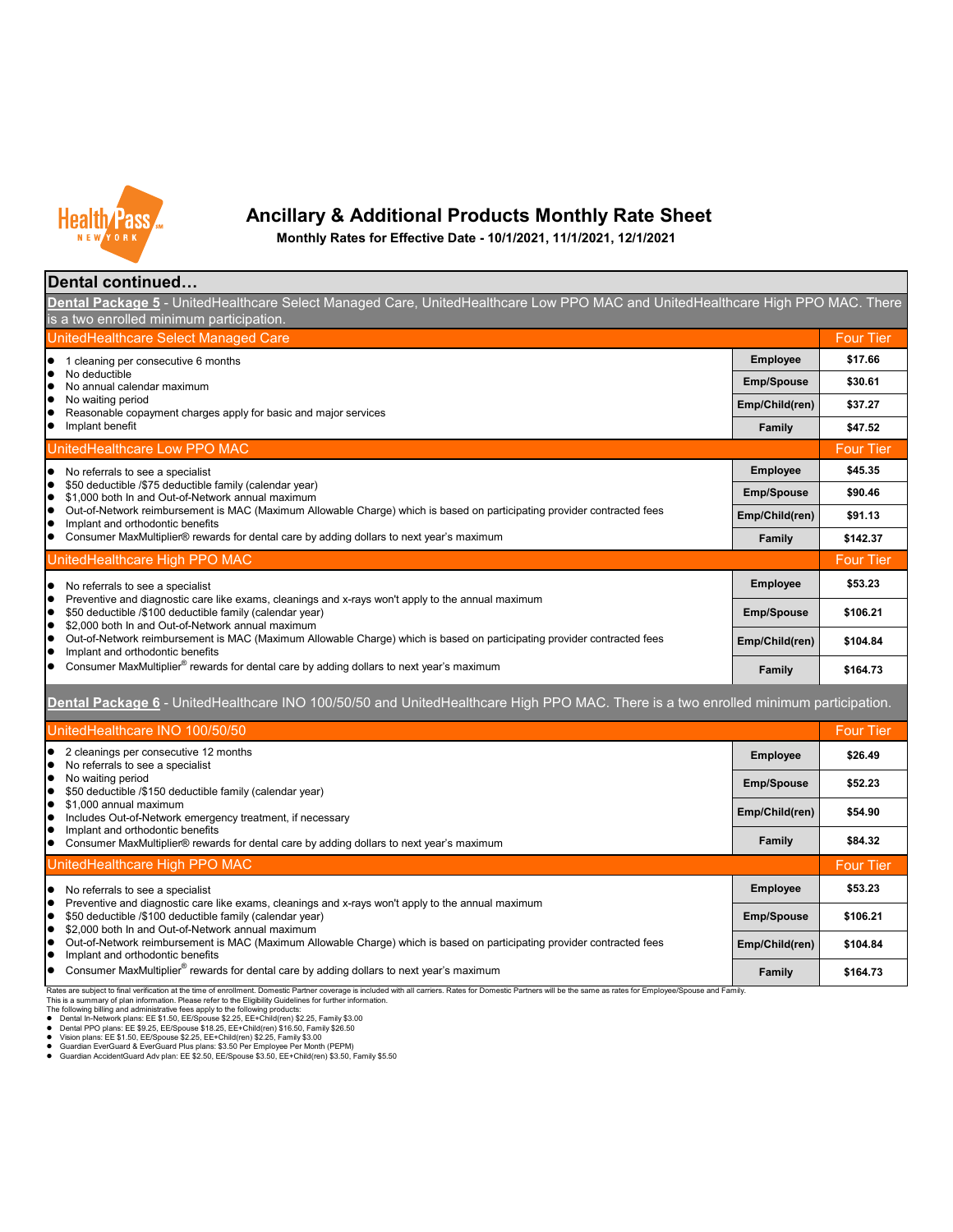| <b>Vision</b>                                                                                                                                                           |                   |                  |  |
|-------------------------------------------------------------------------------------------------------------------------------------------------------------------------|-------------------|------------------|--|
| Vision Package 1 – Guardian VisionGuard, Solstice Vision PPO and UnitedHealthcare Vision PPO. There is a 20% participation with Guardian                                |                   |                  |  |
| VisionGuard, excluding vision waivers.                                                                                                                                  |                   |                  |  |
| <b>Guardian VisionGuard</b>                                                                                                                                             |                   | <b>Four Tier</b> |  |
|                                                                                                                                                                         | <b>Employee</b>   | \$6.93           |  |
| \$10 copay for an exam every 12 months<br>$\bullet$<br>$\bullet$                                                                                                        | <b>Emp/Spouse</b> | \$11.37          |  |
| \$25 copay for materials every 24 months<br>Davis Vision In-Network and Out-of-Network access as well<br>$\bullet$                                                      | Emp/Child(ren)    | \$11.55          |  |
|                                                                                                                                                                         | <b>Family</b>     | \$17.73          |  |
| <b>Solstice Vision PPO</b>                                                                                                                                              |                   | <b>Four Tier</b> |  |
| \$10 copay for an exam every 12 months<br>$\bullet$                                                                                                                     | <b>Employee</b>   | \$7.72           |  |
| \$25 copay for lenses & contact lenses every 12 months<br>$\bullet$                                                                                                     | <b>Emp/Spouse</b> | \$13.14          |  |
| \$25 copay for frames every 24 months<br>$\bullet$                                                                                                                      | Emp/Child(ren)    | \$15.75          |  |
| Davis Vision In-Network; Out-of-Network access as well<br>$\bullet$                                                                                                     | <b>Family</b>     | \$20.11          |  |
| UnitedHealthcare Vision PPO                                                                                                                                             |                   | <b>Four Tier</b> |  |
|                                                                                                                                                                         | <b>Employee</b>   | \$6.69           |  |
| \$10 copay for an exam every 12 months<br>$\bullet$<br>\$25 copay for materials every 12 months<br>$\bullet$<br>Spectra Eyecare Networks; Out-of-Network access as well | <b>Emp/Spouse</b> | \$12.09          |  |
|                                                                                                                                                                         | Emp/Child(ren)    | \$13.79          |  |
|                                                                                                                                                                         | <b>Family</b>     | \$19.23          |  |

| <b>Solstice Vision PPO</b>                                                                            |                   | <b>Four Tier</b> |
|-------------------------------------------------------------------------------------------------------|-------------------|------------------|
|                                                                                                       | <b>Employee</b>   | \$7.72           |
| \$10 copay for an exam every 12 months<br>\$25 copay for lenses & contact lenses every 12 months      | <b>Emp/Spouse</b> | \$13.14          |
| \$25 copay for frames every 24 months                                                                 | Emp/Child(ren)    | \$15.75          |
| Davis Vision In-Network; Out-of-Network access as well                                                | <b>Family</b>     | \$20.11          |
| <b>UnitedHealthcare Vision PPO</b>                                                                    |                   | <b>Four Tier</b> |
|                                                                                                       | <b>Employee</b>   | \$6.69           |
| \$10 copay for an exam every 12 months                                                                | <b>Emp/Spouse</b> | \$12.09          |
| \$25 copay for materials every 12 months<br>Spectra Eyecare Networks; Out-of-Network access as well   | Emp/Child(ren)    | \$13.79          |
|                                                                                                       | <b>Family</b>     | \$19.23          |
| Vision Package 3 - Guardian VisionGuard 20% participation, excluding vision waivers                   |                   |                  |
| <b>Guardian VisionGuard</b>                                                                           |                   |                  |
|                                                                                                       | <b>Employee</b>   | \$6.93           |
| \$10 copay for an exam every 12 months                                                                | <b>Emp/Spouse</b> | \$11.37          |
| \$25 copay for materials every 24 months<br>Davis Vision In-Network and Out-of-Network access as well | Emp/Child(ren)    | \$11.55          |
|                                                                                                       | <b>Family</b>     | \$17.73          |
| Vision Package 4 – Solstice Vision PPO no minimum participation                                       |                   |                  |
| <b>Solstice Vision PPO</b>                                                                            |                   | <b>Four Tier</b> |
|                                                                                                       | <b>Employee</b>   | \$7.72           |
| \$10 copay for an exam every 12 months<br>\$25 copay for lenses & contact lenses every 12 months      | <b>Emp/Spouse</b> | \$13.14          |
| \$25 copay for frames every 24 months                                                                 | Emp/Child(ren)    | \$15.75          |
| Davis Vision In-Network; Out-of-Network access as well                                                | <b>Family</b>     | \$20.11          |
| Vision Package 5 - UnitedHealthcare Vision PPO no minimum participation                               |                   |                  |

| UnitedHealthcare Vision PPO                                                        |                   | <b>Four Tier</b> |
|------------------------------------------------------------------------------------|-------------------|------------------|
|                                                                                    | <b>Employee</b>   | \$6.69           |
| \$10 copay for an exam every 12 months<br>\$25 copay for materials every 12 months | <b>Emp/Spouse</b> | \$12.09          |
| Spectra Eyecare Networks; Out-of-Network access as well                            | Emp/Child(ren)    | \$13.79          |
|                                                                                    | <b>Family</b>     | \$19.23          |

Rates are subject to final verification at the time of enrollment. Domestic Partner coverage is included with all carriers. Rates for Domestic Partners will be the same as rates for Employee/Spouse and Family.

This is a summary of plan information. Please refer to the Eligibility Guidelines for further information.

The following billing and administrative fees apply to the following products:

- Dental In-Network plans: EE \$1.50, EE/Spouse \$2.25, EE+Child(ren) \$2.25, Family \$3.00
- Dental PPO plans: EE \$9.25, EE/Spouse \$18.25, EE+Child(ren) \$16.50, Family \$26.50
- Vision plans: EE \$1.50, EE/Spouse \$2.25, EE+Child(ren) \$2.25, Family \$3.00
- Guardian EverGuard & EverGuard Plus plans: \$3.50 Per Employee Per Month (PEPM)
- Guardian AccidentGuard Adv plan: EE \$2.50, EE/Spouse \$3.50, EE+Child(ren) \$3.50, Family \$5.50



# **Ancillary & Additional Products Monthly Rate Sheet**

**Vision Package 2** – Solstice Vision PPO and UnitedHealthcare Vision PPO. There is no minimum participation.

**Monthly Rates for Effective Date - 10/1/2021, 11/1/2021, 12/1/2021**